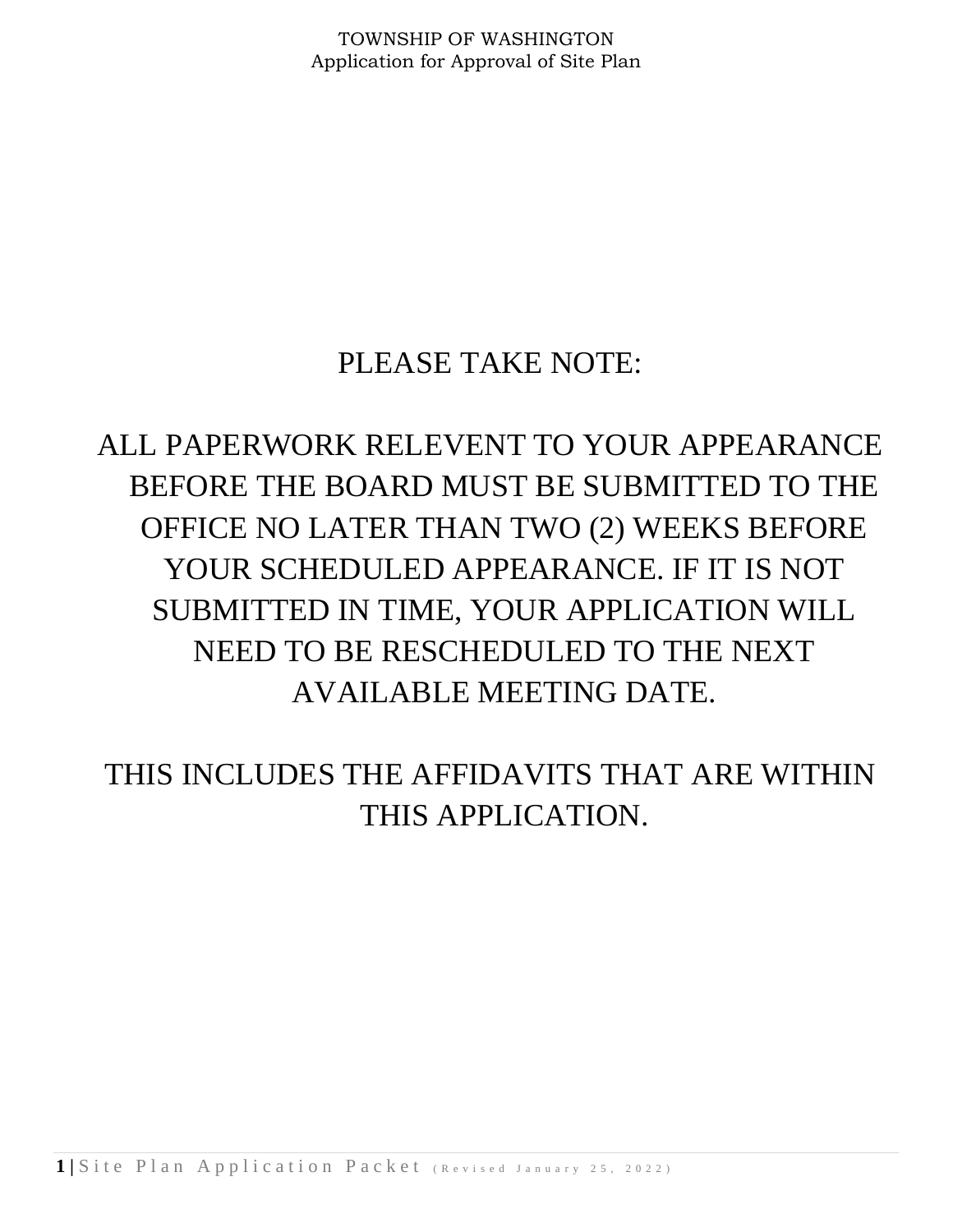1. You must obtain a list of property owners from the Tax Assessor's office, located on the lower level of the Municipal Building, on Mondays between the hours of 8:30AM-10:45AM. The request form is located on page 10 of this application. The cost of this service is \$10.00. The list of property owners must be current. After six (6) months, a new list must be obtained.

2. Proof that all taxes are paid and up to date must be provided with application to the Planning Board Secretary. A letter from the Tax Collector can be obtained at the Tax Window (Second Floor) or via email to [taxcollector@twpofwashington.us.](mailto:taxcollector@twpofwashington.us)

3. All paperwork, including 13 sets of sealed, engineer site plans must be submitted to the Planning Board Secretary before you can get a hearing date.

#### 4. Applicant must officially notify all property owners within 200 feet of the property in

question at least 10 days prior to any/all work and public session meeting dates. If the applicant's property is within 200 feet of a County Road, notice must also be sent to the Bergen County Planning Board located in Hackensack, New Jersey by certified mail with return receipt at least ten days prior to the hearing. Also, if the applicant's property is within 200 feet of an adjacent municipality, notice must be sent to the Clerk's Office of that municipality. If the home is part of the Lake Association, a notice must also be sent to the Lake Association. You must also include Affidavit of Notification and Affidavit of Service – which must be notarized, and presented to the Planning Board Secretary. If you choose to notify your neighbors in person, you must have your neighbors sign their initials on Exhibit B (Affidavit of Notification). If you choose to notify your neighbors by certified mail, you must submit the white receipts to the Planning Board Secretary with Exhibit B (Affidavit of Notification). These can be sent in after you have filed your application, but must be in the Planning Board office prior to your scheduled meeting date. Prior to the meeting, the applicant must submit to the Planning Board office all green certified return receipt cards that the applicant received back from the Post Office.

5. Applicant must publish notification in the newspaper of any/all work and public sessions at least 10 days prior to the actual meeting dates.

The Planning Board has on record the following newspapers for publication:

• The Ridgewood News**:** Fax: 201-612-7992; email: [BERLEGAL@gannett.com](mailto:BERLEGAL@gannett.com)

Please note: the Ridgewood News is published on Fridays. Advertisement must be received by noon the Wednesday prior to the Friday publication. Be sure to specify that it is to be published in The Ridgewood News.

• The Record: Fax: 201-646-4532; email: [BERLEGAL@gannett.com](mailto:BERLEGAL@gannett.com)

Please note: Be sure to specify that it is to be published in The Record. Publication deadlines can be found [here.](https://www.twpofwashington.us/home/180006394/180006394/Images/PUBLIC%20NOTICE%20DEADLINES.pdf)

## **If you have any questions, please contact the Planning Board Secretary at 201-666-1463 between the hours of 8:30AM-4:30PM, Monday – Friday.**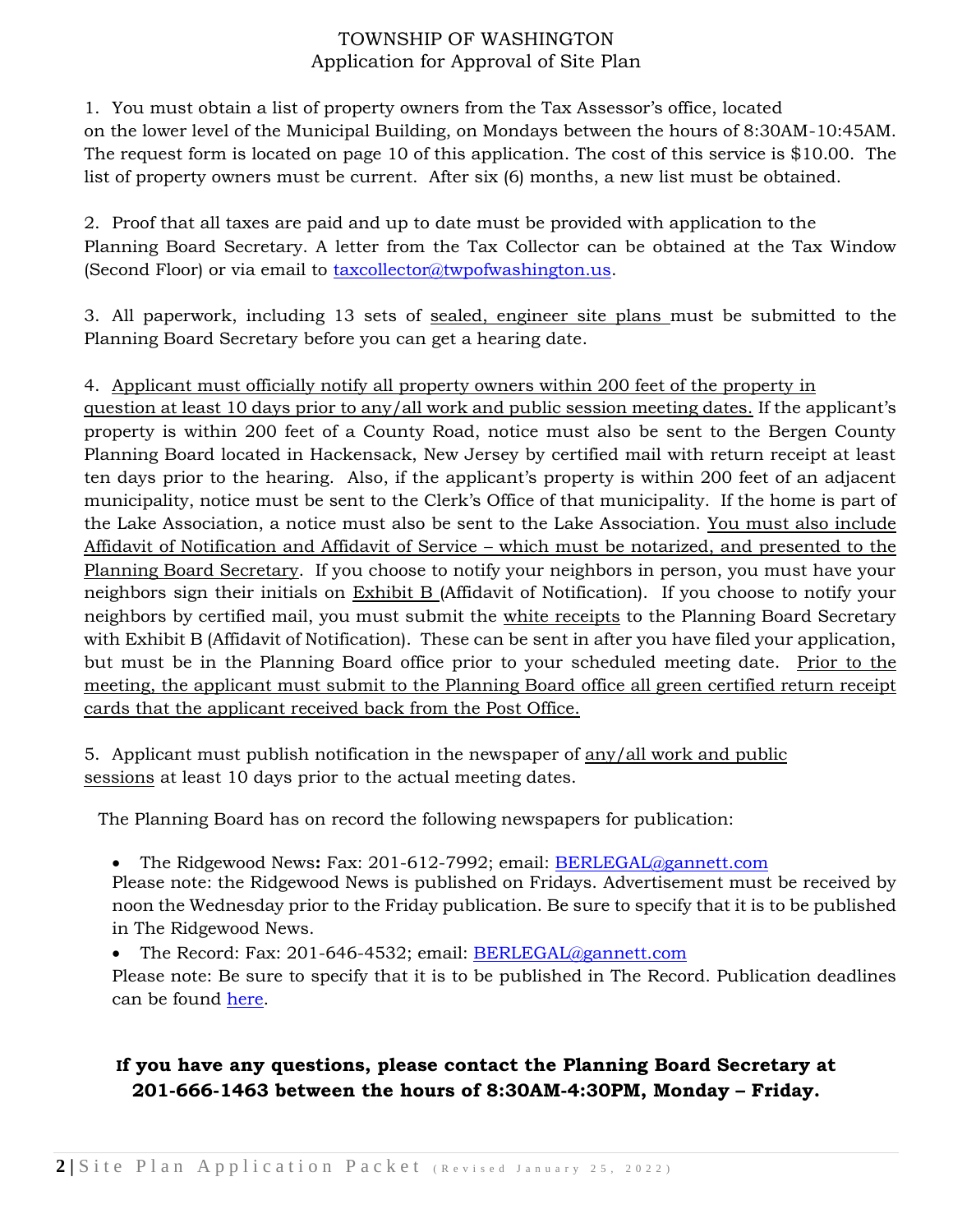| <u> 1989 - Johann Stoff, amerikansk politiker (* 1908)</u>                                                                                                                                             |  |
|--------------------------------------------------------------------------------------------------------------------------------------------------------------------------------------------------------|--|
|                                                                                                                                                                                                        |  |
| Interest of applicant (if other than owner): ___________________________________                                                                                                                       |  |
|                                                                                                                                                                                                        |  |
|                                                                                                                                                                                                        |  |
| <u> 1989 - Johann Stoff, deutscher Stoffen und der Stoffen und der Stoffen und der Stoffen und der Stoffen und der</u>                                                                                 |  |
|                                                                                                                                                                                                        |  |
|                                                                                                                                                                                                        |  |
|                                                                                                                                                                                                        |  |
|                                                                                                                                                                                                        |  |
|                                                                                                                                                                                                        |  |
| ,我们也不会有什么。""我们的人,我们也不会有什么?""我们的人,我们也不会有什么?""我们的人,我们也不会有什么?""我们的人,我们也不会有什么?""我们的人                                                                                                                       |  |
|                                                                                                                                                                                                        |  |
| 6. List of proposed improvements and utilities: ________________________________                                                                                                                       |  |
|                                                                                                                                                                                                        |  |
|                                                                                                                                                                                                        |  |
| and the control of the control of the control of the control of the control of the control of the control of the<br>7. List of maps and other materials accompanying this application and the quantity |  |
|                                                                                                                                                                                                        |  |
|                                                                                                                                                                                                        |  |
|                                                                                                                                                                                                        |  |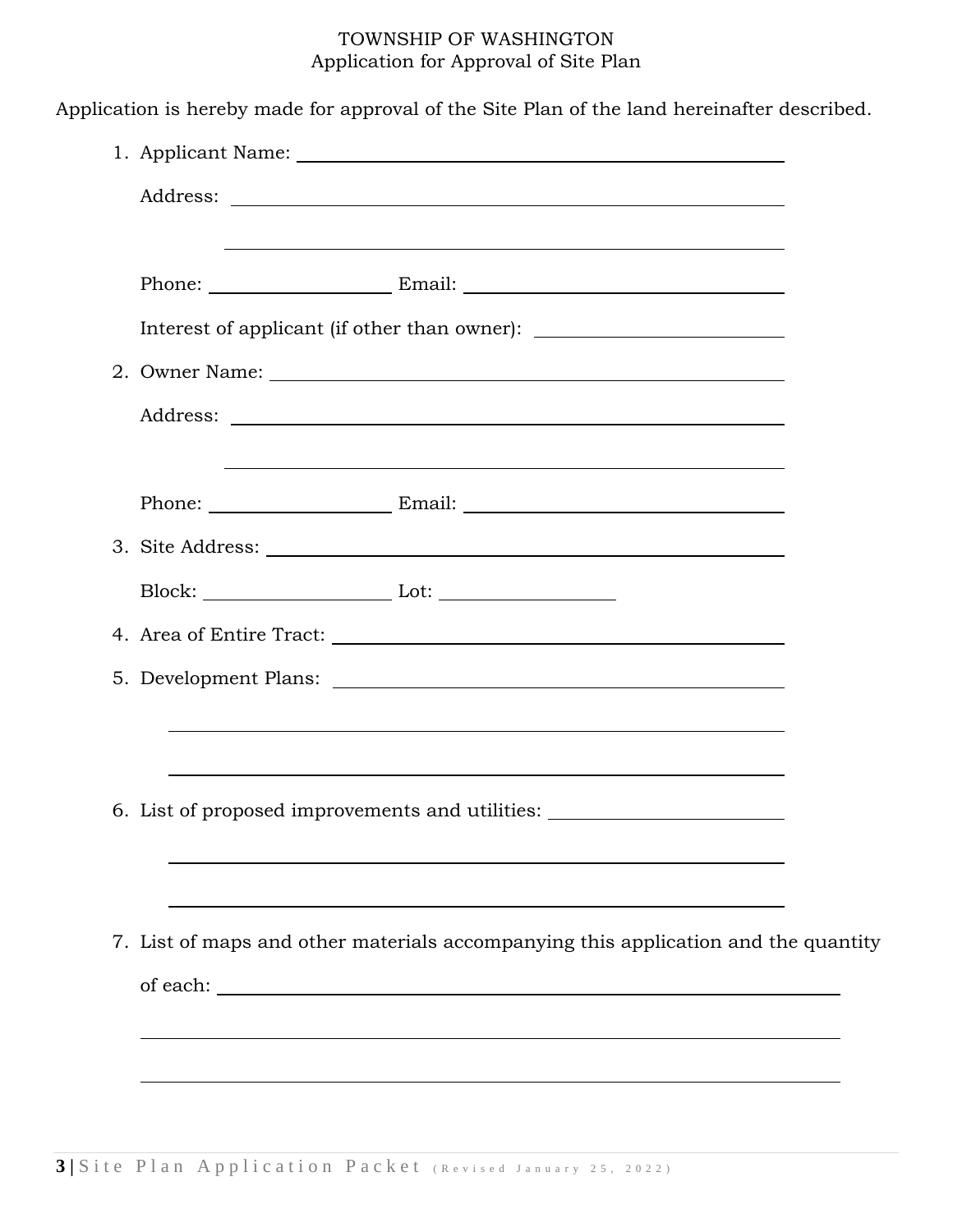| 8. Deed restrictions that apply or are contemplated: (if none stated "none" if "yes" |
|--------------------------------------------------------------------------------------|
| attach copy):                                                                        |
|                                                                                      |
|                                                                                      |
|                                                                                      |
|                                                                                      |
|                                                                                      |

## AUTHORIZATION OF OWNER(S)

**(If anyone other than the owner of the property is making this application, the following authorization must be executed.)**

## TO THE MEMBERS OF THE PLANNING BOARD:

|              | is hereby authorized to make the within |
|--------------|-----------------------------------------|
| application. |                                         |
|              |                                         |
| Owner 1      |                                         |
|              |                                         |
|              |                                         |
| Owner 2      |                                         |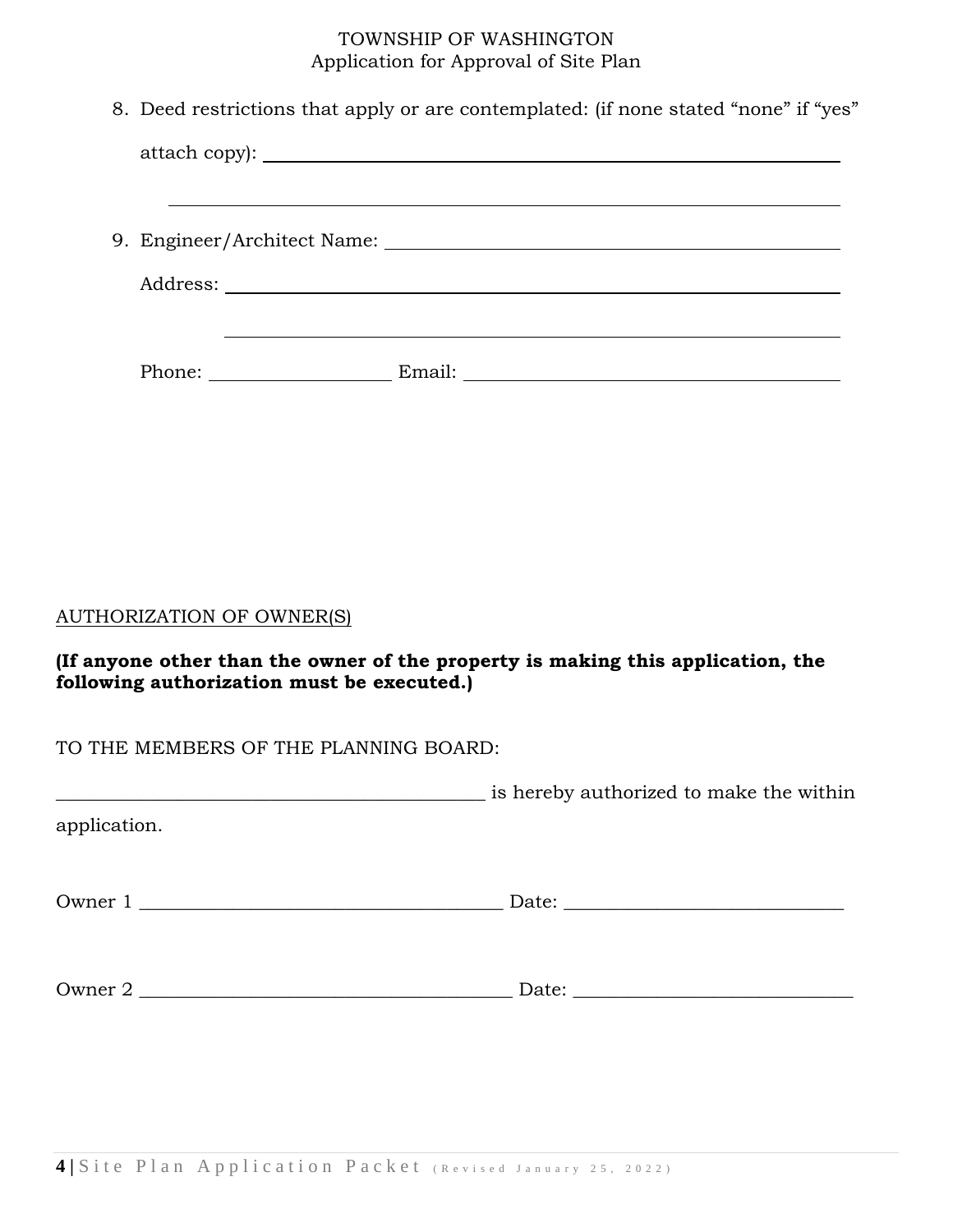#### **AFFIDAVIT OF OWNERSHIP**

STATE OF NEW JERSEY COUNTY OF BERGEN

|                                                                                                                                   |  | of full age, being duly sworn according to law, on           |  |
|-----------------------------------------------------------------------------------------------------------------------------------|--|--------------------------------------------------------------|--|
| oath deposes and says, that the deponent resides at _____________________________<br>in                                           |  |                                                              |  |
| the Township of Washington, in the County of Bergen and the State of New Jersey, that                                             |  |                                                              |  |
|                                                                                                                                   |  | is the owner of fee of all that certain lot, piece or parcel |  |
| of land situated, lying and being in the municipality aforesaid, and known and designated as                                      |  |                                                              |  |
| $\qquad \qquad \text{Block} \qquad \qquad \text{Lot} \qquad \qquad \text{.}$                                                      |  |                                                              |  |
|                                                                                                                                   |  |                                                              |  |
| Owner/Applicant                                                                                                                   |  |                                                              |  |
|                                                                                                                                   |  |                                                              |  |
|                                                                                                                                   |  |                                                              |  |
| Notary Public                                                                                                                     |  |                                                              |  |
|                                                                                                                                   |  |                                                              |  |
| <b>AFFIDAVIT OF APPLICANT</b>                                                                                                     |  |                                                              |  |
| STATE OF NEW JERSEY<br><b>COUNTY OF BERGEN</b>                                                                                    |  |                                                              |  |
|                                                                                                                                   |  | of full age, being duly sworn according to law, on           |  |
| oath deposes and says that all of the above statements and the statements contained in the<br>papers submitted herewith are true. |  |                                                              |  |
| Owner/Applicant                                                                                                                   |  |                                                              |  |
| Sworn to and subscribed before me this _______ day of __________________________                                                  |  |                                                              |  |
|                                                                                                                                   |  |                                                              |  |
| Notary Public                                                                                                                     |  |                                                              |  |

5 | Site Plan Application Packet (Revised January 25, 2022)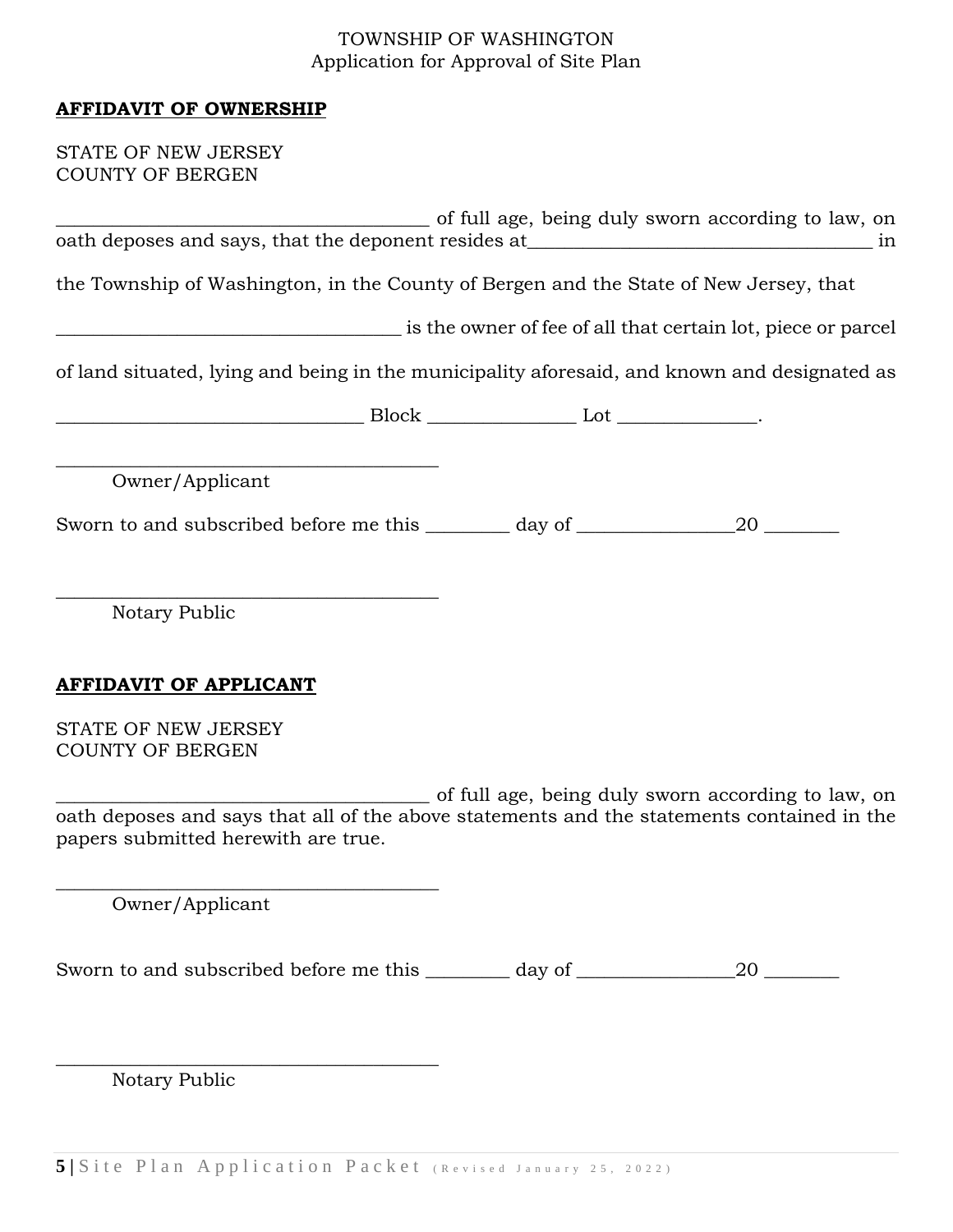#### REMITTANCE OF FEES

## PLEASE NOTE THE FOLLOWING FEES ARE REQUIRED WITH THIS APPLICATION:

- \$ 2,500 Escrow
- \$ 250 Application Fee

PLEASE MAKE BOTH CHECKS PAYABLE TO "Township of Washington"

#### OFFICE USE ONLY

Date Fee Collected: \_\_\_\_\_\_\_\_\_\_\_\_\_\_\_\_\_\_\_\_\_\_\_\_\_\_\_\_\_\_

\$2,500 Check # \_\_\_\_\_\_\_\_\_\_\_\_\_\_\_\_\_\_\_\_\_\_\_\_\_\_\_\_\_\_\_\_\_\_

\$250 Check # \_\_\_\_\_\_\_\_\_\_\_\_\_\_\_\_\_\_\_\_\_\_\_\_\_\_\_\_\_\_\_\_\_\_\_\_\_

Signature of Clerk: \_\_\_\_\_\_\_\_\_\_\_\_\_\_\_\_\_\_\_\_\_\_\_\_\_\_\_\_\_\_\_\_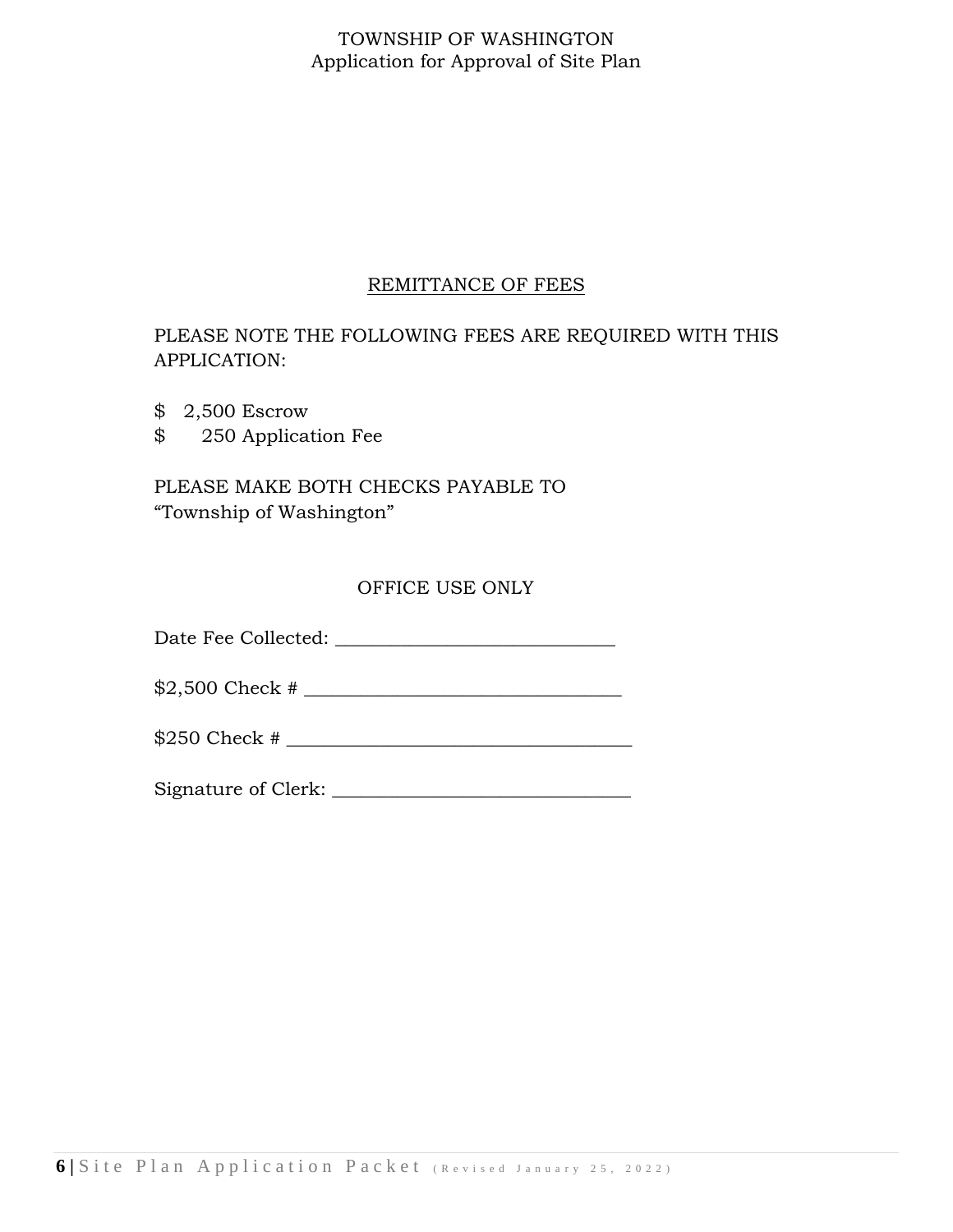## **Affidavit of Notification – Exhibit B**

This is to certify that the following owners of property within two hundred (200) feet of the property to be affected have been officially served with notice. (Please attach a copy of the notice that was served – Exhibit A.)

| $\ensuremath{\mathsf{NAME}}$ | <b>ADDRESS</b> | PERSONAL<br>DELIVERY OR<br>REGISTERED<br>$\operatorname{MAIL}$ | $\overline{\text{DATE Of}}$<br>$\operatorname{NOTICE}$ | PROPERTY<br>${\small \textsf{OWNERS}}$<br>$\sf INITIALS$ |
|------------------------------|----------------|----------------------------------------------------------------|--------------------------------------------------------|----------------------------------------------------------|
|                              |                |                                                                |                                                        |                                                          |
|                              |                |                                                                |                                                        |                                                          |
|                              |                |                                                                |                                                        |                                                          |
|                              |                |                                                                |                                                        |                                                          |
|                              |                |                                                                |                                                        |                                                          |
|                              |                |                                                                |                                                        |                                                          |
|                              |                |                                                                |                                                        |                                                          |
|                              |                |                                                                |                                                        |                                                          |
|                              |                |                                                                |                                                        |                                                          |
|                              |                |                                                                |                                                        |                                                          |
|                              |                |                                                                |                                                        |                                                          |
|                              |                |                                                                |                                                        |                                                          |
|                              |                |                                                                |                                                        |                                                          |
|                              |                |                                                                |                                                        |                                                          |
|                              |                |                                                                |                                                        |                                                          |
|                              |                |                                                                |                                                        |                                                          |
|                              |                |                                                                |                                                        |                                                          |

Sworn to and subscribed before me this \_\_\_\_\_\_ day of \_\_\_\_\_\_\_\_\_\_\_\_\_\_\_\_ 20\_\_\_\_\_\_\_\_

Property Owner/Applicant Signature Notary Public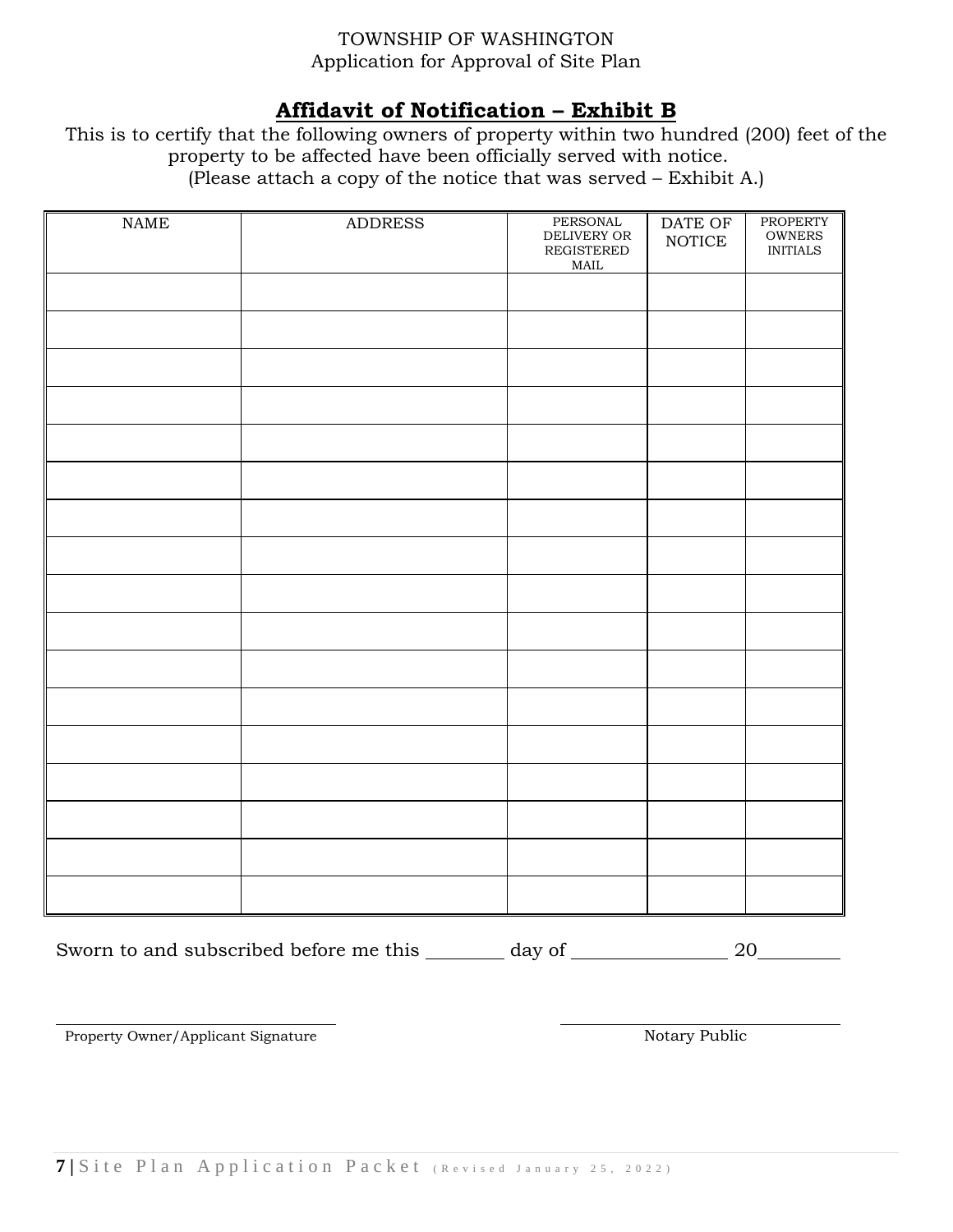| Affidavit of Service<br>State of New Jersey<br>County of Bergen                                                                                                                                                                                                                                                                                                                                                        |  |  |  |                                                 |
|------------------------------------------------------------------------------------------------------------------------------------------------------------------------------------------------------------------------------------------------------------------------------------------------------------------------------------------------------------------------------------------------------------------------|--|--|--|-------------------------------------------------|
|                                                                                                                                                                                                                                                                                                                                                                                                                        |  |  |  | of full age, being duly sworn according to law, |
| on his/her oath deposes and says that he/she resides at ________________________                                                                                                                                                                                                                                                                                                                                       |  |  |  |                                                 |
|                                                                                                                                                                                                                                                                                                                                                                                                                        |  |  |  |                                                 |
|                                                                                                                                                                                                                                                                                                                                                                                                                        |  |  |  |                                                 |
| hearing date, give personal notice to all property owners within two hundred (200) feet of                                                                                                                                                                                                                                                                                                                             |  |  |  |                                                 |
|                                                                                                                                                                                                                                                                                                                                                                                                                        |  |  |  |                                                 |
| known on the Township of Washington Tax Map as Block $\_\_\_\_\_\_$ Lot(s) $\_\_\_\_\_\_\_$ .                                                                                                                                                                                                                                                                                                                          |  |  |  |                                                 |
| Said notice was given either by handing a copy to the property owner, or by sending said<br>notice by certified mail. Copies of the registered receipts are attached hereto.                                                                                                                                                                                                                                           |  |  |  |                                                 |
| Notice was also served upon the Secretary to the Planning and Zoning Board of Adjustment<br>for the Township of Washington.                                                                                                                                                                                                                                                                                            |  |  |  |                                                 |
| A copy of said notices is attached hereto and marked "Exhibit A."                                                                                                                                                                                                                                                                                                                                                      |  |  |  |                                                 |
| Notice was also published in either the Ridgewood News or the Bergen Record as required<br>by law.                                                                                                                                                                                                                                                                                                                     |  |  |  |                                                 |
| Attached to this affidavit and marked "Exhibit B" is a certified list of property owners within<br>two hundred (200) feet of the aforesaid property who were served, showing the lot and block<br>numbers of each property owner as same appear on the municipal tax map, and also a<br>copy of the list of such owners prepared by the Tax Assessor of the Township of<br>Washington, which is marked as "Exhibit C." |  |  |  |                                                 |
| There is also attached a copy of the proof of publication of notice in either The Ridgewood<br>News or The Bergen Record, which is marked "Exhibit D."                                                                                                                                                                                                                                                                 |  |  |  |                                                 |
| Sworn to and subscribed to before me on this ________ day of ________________ 20___________                                                                                                                                                                                                                                                                                                                            |  |  |  |                                                 |
|                                                                                                                                                                                                                                                                                                                                                                                                                        |  |  |  |                                                 |

Property Owner/Applicant Signature Notary Public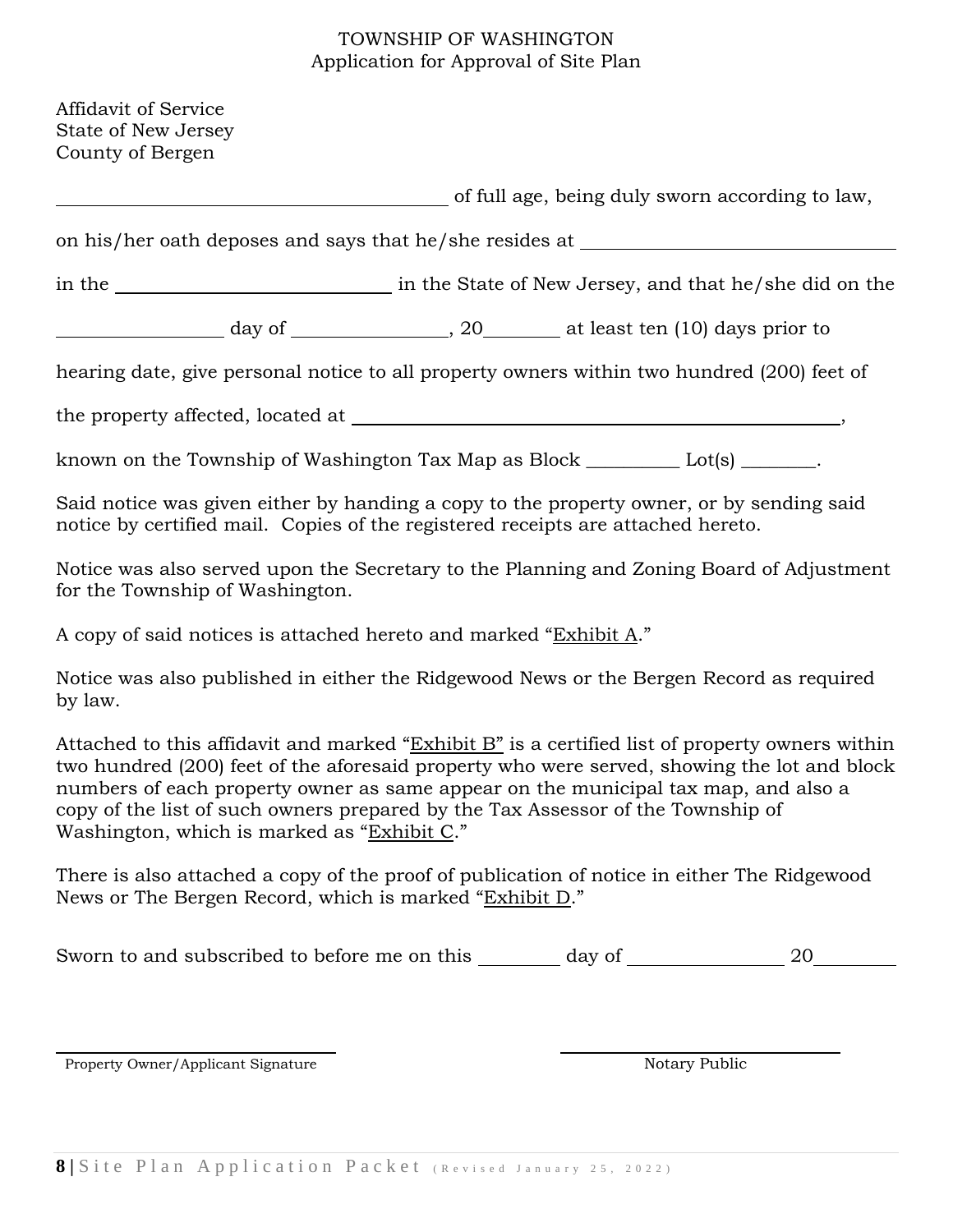#### **USE FOR NEWSPAPER:**

#### TOWNSHIP OF WASHINGTON BERGEN COUNTY, NEW JERSEY PLANNING BOARD NOTICE OF VIRTUAL PUBLIC HEARING/PUBLIC NOTICE

PLEASE TAKE NOTICE that on the  $\frac{1}{2}$  day of  $\frac{1}{2}$ , 20  $\frac{1}{2}$  at 7:30 p.m., a hearing will be held before the Planning Board via ZOOM meeting (information to join below) on the application *(general description of project)* on the premises located at *(address)* and designated as Block \_\_\_\_\_\_\_\_\_\_, Lot \_\_\_\_\_\_ as listed on the Township of Washington Tax Map. This application is on file in the office of the Secretary to the Planning Board (201) 666-1463 or [planningzoning@twpofwashington.us](mailto:planningzoning@twpofwashington.us) and is available for inspection by appointment ONLY Monday thru Thursday, 9:00 a.m.- 4:00 p.m. or by visiting [www.twpofwashington.us,](http://www.twpofwashington.us/) Government Tab, PB Applications to view online. The Applicant shall also seek such other variances and/or waivers of design standards as required by the Township of Washington, its engaged consultants and applicable ordinances of the Township of Washington. Any interested party may appear at said hearing via ZOOM and participate therein in accordance with rules of the Planning Board.

*Insert Applicant Name Insert Applicant Address Insert ZOOM meeting information*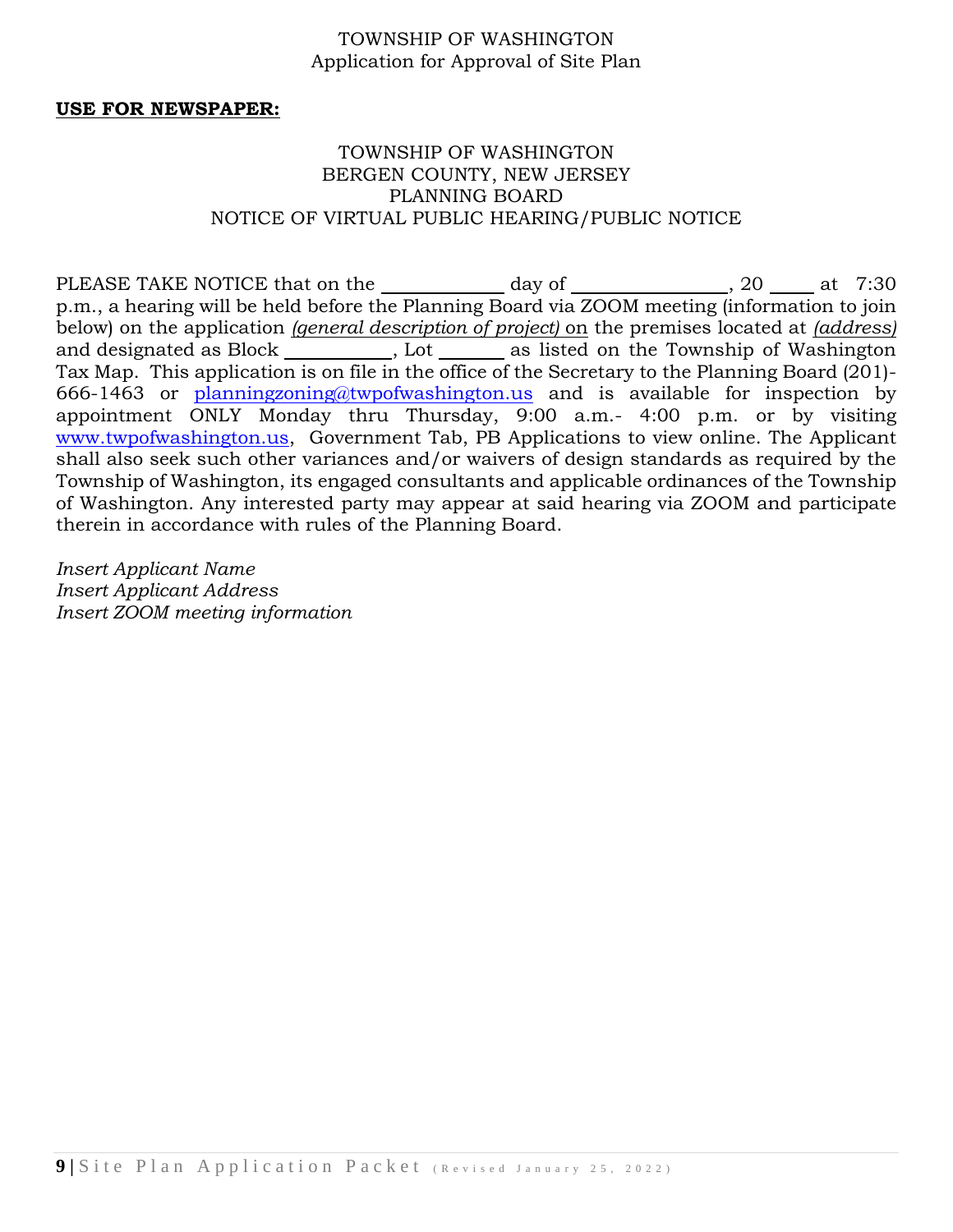#### **USE FOR 200' LIST: "Exhibit A"**

### TOWNSHIP OF WASHINGTON BERGEN COUNTY, NEW JERSEY PLANNING BOARD NOTICE VIRTUAL HEARING ON APPLICATION

PLEASE TAKE NOTICE that the undersigned has filed an application for *(general description of project)* with the Planning Board of the Township of Washington at *(address)*, as designated as Block \_\_\_\_\_\_\_\_, Lot \_\_\_\_\_\_\_ as listed on the Township of Washington Tax Map, and this notice is sent to you as an owner of property in the immediate vicinity. The Applicant shall also seek such other variances and/or waivers of design standards as required by the Township of Washington, its engaged consultants and applicable ordinances of the Township of Washington. A public hearing has been set for Wednesday, \_\_\_\_\_\_\_\_\_\_\_\_\_, 20\_\_\_\_ at 7:30 p.m. via ZOOM meeting. This application is on file in the office of the Secretary to the Planning Board (201)-666-1463 or [planningzoning@twpofwashington.us](mailto:planningzoning@twpofwashington.us) and is available for inspection by appointment ONLY Monday thru Thursday, 9:00 a.m.- 4:00 p.m. or by visiting [www.twpofwashington.us,](http://www.twpofwashington.us/) Government Tab, PB Applications to view online. Any interested party may appear at said hearing via ZOOM and participate therein in accordance with rules of the Planning Board. This notice is sent to you by the applicant, by order of the Planning Board.

*Insert ZOOM meeting information*

Respectfully,

*Insert Applicant Name Insert Applicant Address*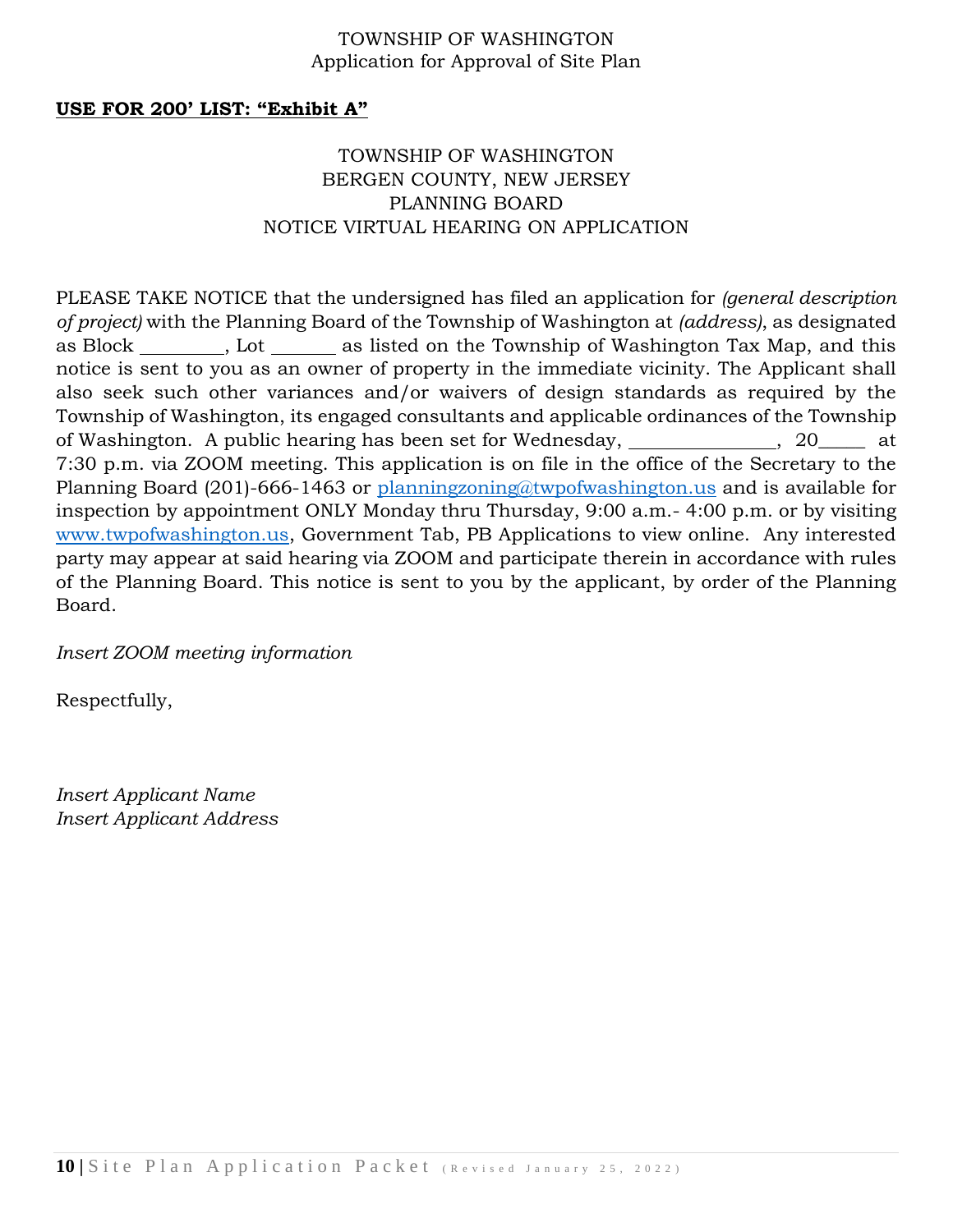## TOWNSHIP OF WASHINGTON REQUEST FOR LIST OF PROPERTY OWNERS WITHIN 200' OF APPLICATION SITE

| Date:                                                                                                  |             |
|--------------------------------------------------------------------------------------------------------|-------------|
|                                                                                                        |             |
|                                                                                                        |             |
|                                                                                                        |             |
|                                                                                                        |             |
|                                                                                                        |             |
| Variance List Requested for:                                                                           |             |
| $Block:$ $Lot(s):$                                                                                     |             |
|                                                                                                        |             |
| Please provide me with a list of property owners within 200 feet of the above<br>listed block and lot. |             |
| When complete, please: $\Box$ Mail<br>$\square$ E-mail                                                 | $\Box$ Call |
| ********************                                                                                   |             |
| Paid \$10.00: □Cash □Check #: ________________ Date paid: _______________________                      |             |
| * PLEASE SUBMIT WITH PAYMENT TO WASHINGTON TOWNSHIP TAX ASSESSOR *                                     |             |